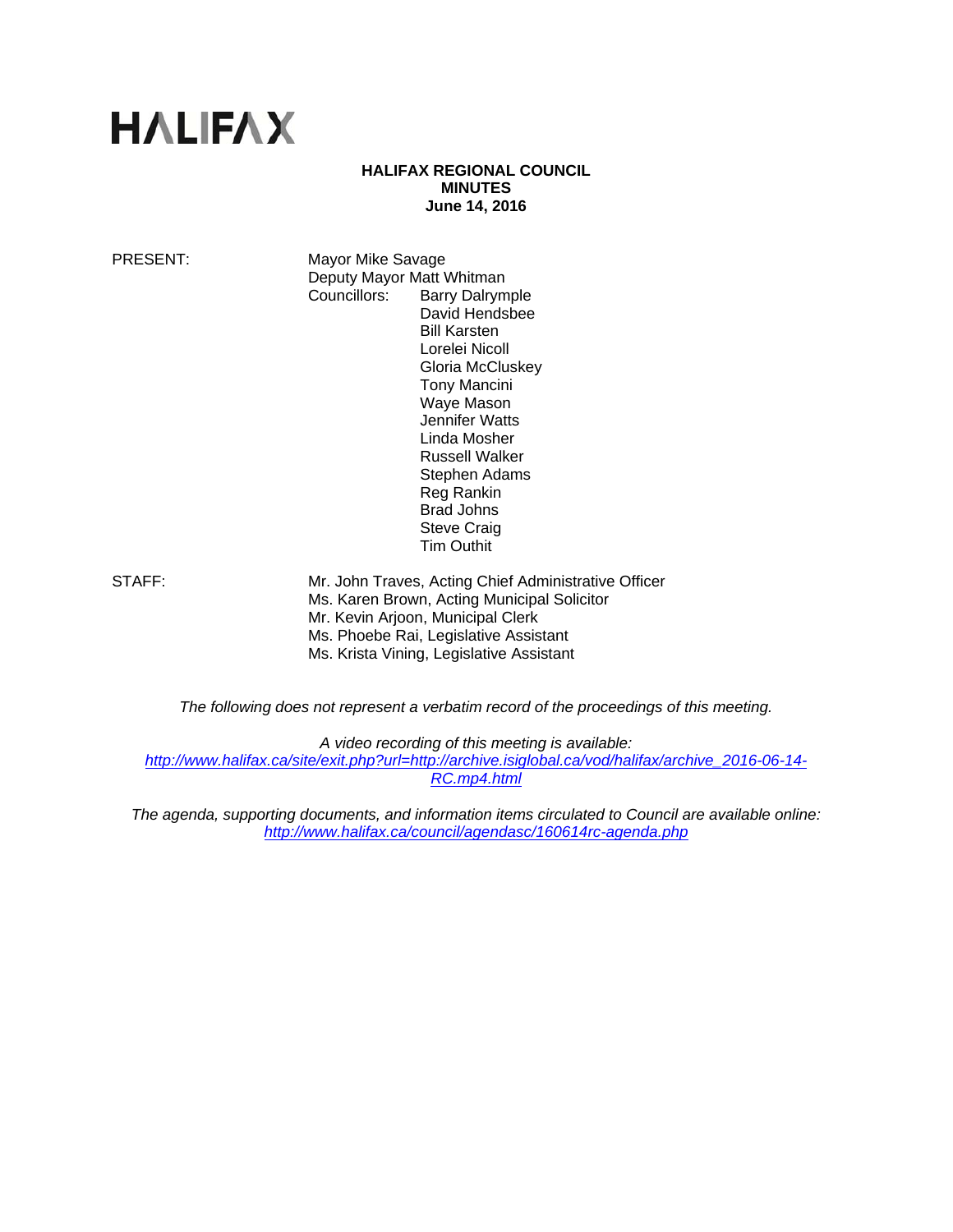*The meeting was called to order at 1:00 p.m., and recessed at 3:02 p.m. Council reconvened at 3:20 p.m. and recessed at 5:17 p.m. Council reconvened in at 6:00 p.m. and moved into an In Camera (In Private) session at 6:57 p.m. Council reconvened at 9:08 p.m. and adjourned at 9:10 p.m.*

# **1. CALL TO ORDER**

The Mayor called the meeting to order at 1:00 p.m. and Council stood for a moment of reflection.

# **2. SPECIAL COMMUNITY ANNOUNCEMENTS & ACKNOWLEDGEMENTS**

Councillors noted a number of special community announcements and acknowledgements.

# **3. APPROVAL OF MINUTES – NONE**

# **4. APPROVAL OF THE ORDER OF BUSINESS AND APPROVAL OF ADDITIONS AND DELETIONS**

Deferred: Item 16.1.1 – Property Disposal – Parcel RL-F – Walcot Run, PID No. 41194846 – *Private and Confidential Report* 

The Mayor advised that he and the Deputy Mayor would both be leaving the meeting early, and Council agreed that Councillor Nicoll would assume the Chair at that time.

MOVED by Councillor Johns, seconded by Councillor McCluskey,

# **THAT the agenda be approved as amended.**

Two-third majority vote required.

# **MOTION PUT AND PASSED.**

- **5. BUSINESS ARISING OUT OF THE MINUTES NONE**
- **6. CALL FOR DECLARATION OF CONFLICT OF INTERESTS NONE**
- **7. MOTIONS OF RECONSIDERATION NONE**
- **8. MOTIONS OF RESCISSION NONE**
- **9. CONSIDERATION OF DEFERRED BUSINESS NONE**
- **10. NOTICES OF TABLED MATTERS NONE**
- **11. PUBLIC HEARING 6:00 P.M. NONE**

# **12. CORRESPONDENCE, PETITIONS & DELEGATIONS**

# **12.1 Correspondence**

The Clerk noted that correspondence was received for items 14.1.5 and 14.1.7. This correspondence was circulated to Council.

For a detailed list of correspondence received please refer to the specific agenda item.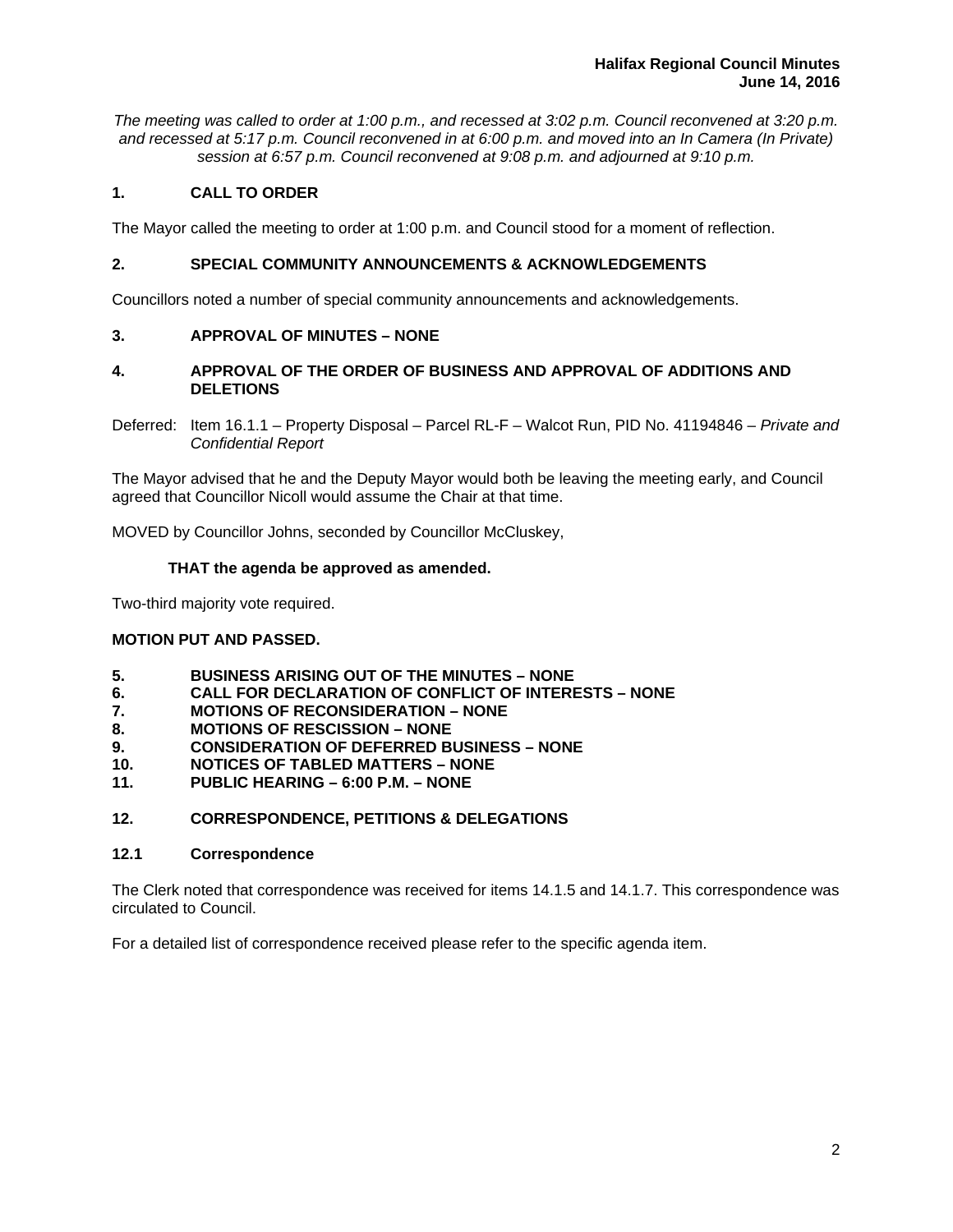# **12.1.1 Fly-Past Request – Canada Day Official Opening Ceremony**

The following was before Council:

Correspondence dated May 5, 2016 from Jeff Wall

MOVED by Councillor Mason, seconded by Councillor Mancini

**THAT Halifax Regional Council grant permission for a flypast from 12 Wing Shearwater at levels as low as 500 feet above the highest obstacle on Friday July 1, 2016 at 12:00 pm over the Halifax Citadel National Historic Site, as part of the Canada Day Official Opening Ceremony.** 

# **MOTION PUT AND PASSED UNANIMOUSLY.**

#### **12.2 Petitions**

#### **12.2.1 Councillor Mason**

Petition submitted containing twenty-six signatures requesting that Regional Council address issues with lack of available on street parking for residents of Birmingham Street between Clyde Street and Morris Street, and to provide adequate parking for those taxpayers/residents whose homes have inadequate parking and/or do not have driveways and have no other option but to park on the street.

Councillor Mason requested that the petition be forwarded to staff for their information.

# **13. INFORMATION ITEMS BROUGHT FORWARD – May 31, 2016**

# **13.1 Councillor McCluskey – Regina & Saskatoon Housing Development Incentives (Supplementary Information Report)**

The following was before Council:

A staff supplementary information report dated April 6, 2016

Councillors provided commentary with respect to housing development incentives.

Mr. Bob Bjerke, Director of Planning and Development responded to questions of clarification. He advised that the Halifax Housing Partnership had been engaged in a needs assessment, and there will be a report coming to the Community Planning and Economic Development Standing Committee regarding targets that have been adopted to help focus efforts in that regard.

Responding to a question regarding the Halifax Economic Growth Plan, Mr. John Traves, Acting Chief Administrative Officer indicated that staff would be coming forward with recommendations to operationalize items from the plan including housing.

# **14. REPORTS**

# **14.1 CHIEF ADMINISTRATIVE OFFICER**

# **14.1.1 Award – Unit Price Tender No. 16-200 – McQuarrie Bridge Replacement**

The following was before Council:

A staff recommendation report dated May 30, 2016

MOVED by Councillor Dalrymple, seconded by Councillor Hendsbee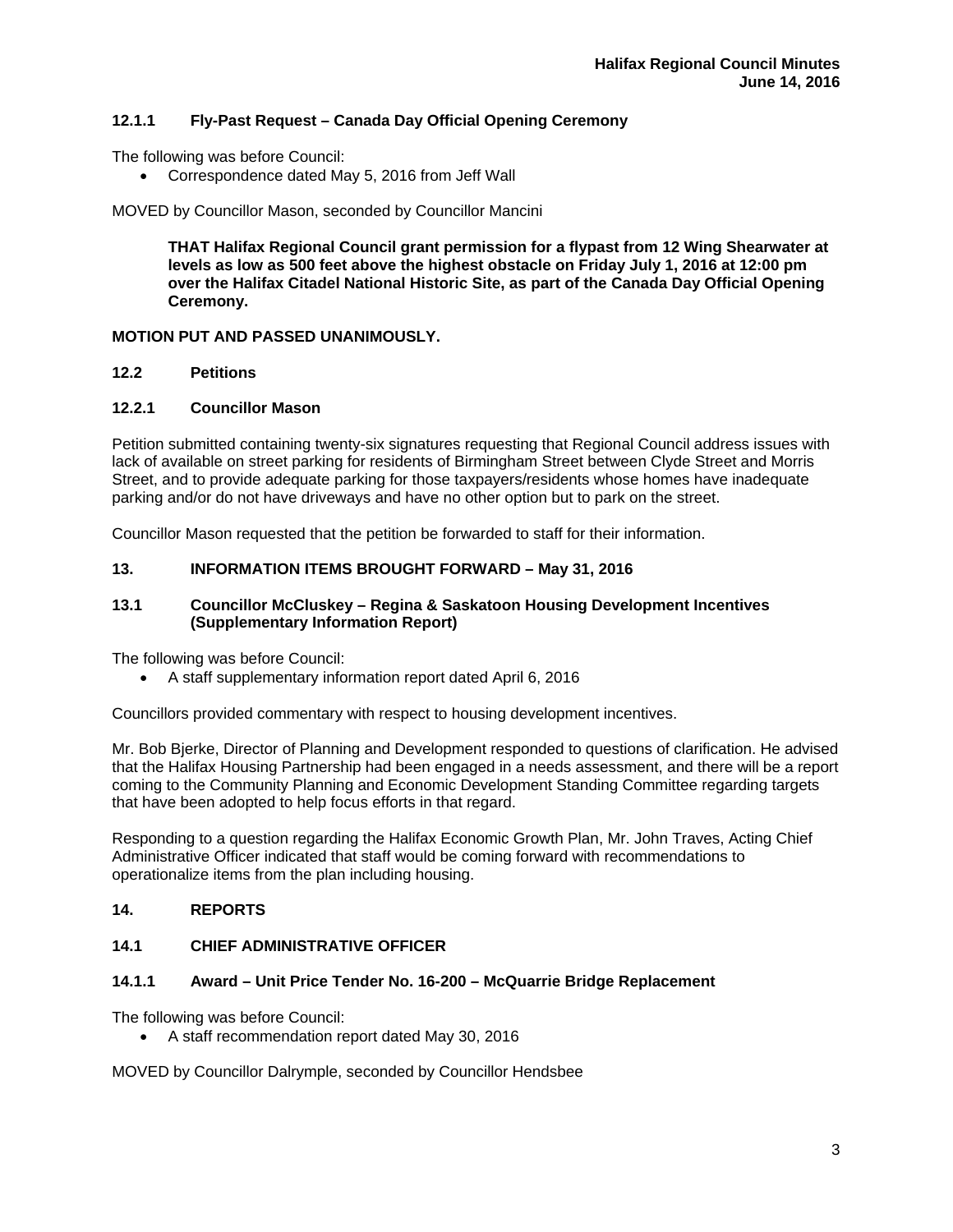**THAT Halifax Regional Council:** 

- **1. Award Tender No. 16-200, McQuarrie Bridge Replacement Central Region, to the lowest bidder meeting specifications, Dexter Construction Company Limited for a Total Tender Price of \$1,365,106 (net HST included) with funding from Project Account Nos. CRU01077- Bridges, and CTU01086 – Intersection Improvement Program, as outlined in the Financial Implications section of the staff report dated May 30, 2016;**
- **2. Award the construction administration and site supervision component of RFP 15- 303, Engineering Services for the Replacement Design of the McQuarrie Bridge, to WSP Canada Inc. for an estimated fee of \$66,076 (net HST included) from Project Account No. CRU01077- Bridges, as outlined in the Financial Implications section of the staff report dated May 30, 2016.**

# **MOTION PUT AND PASSED UNANIMOUSLY.**

# **14.1.2 Award – Unit Price Tender No. 16-218 – Asphalt Overlays Phase 1 – Various Locations**

The following was before Council:

A staff recommendation report dated May 24, 2016

MOVED by Councillor Mosher, seconded by Deputy Mayor Whitman

**THAT Halifax Regional Council award Tender No. 16-218, Asphalt Overlays Phase 1 – Various Locations, to the lowest bidder meeting specifications, Cumberland Paving & Contracting Limited for a Total Tender Price of \$1,198,245 (net HST included) with funding from Project Account No. CR000005 – Street Recapitalization, as outlined in the Financial Implications section of the staff report dated May 24, 2016.** 

# **MOTION PUT AND PASSED UNANIMOUSLY.**

# **14.1.3 Award – Unit Tender Price No. 16-244 – Proposed Paving Renewal & New Concrete Curb & Gutter, Merrimac Drive – East Region**

The following was before Council:

A staff recommendation report dated May 14, 2016

MOVED by Councillor Nicoll, seconded by Councillor Hendsbee

**THAT Halifax Regional Council award Tender No. 16-244, Proposed Paving Renewal & New Concrete Curb & Gutter, Merrimac Drive – East Region, to the lowest bidder meeting specifications, Dexter Construction Company Limited for a Total Tender Price of \$560,225 (net HST included) with funding from Project Account No. CR000005 – Street Recapitalization and CRU01079 – Other Road Related Works, as outlined in the Financial Implications section of the staff report dated May 14, 2016.** 

# **MOTION PUT AND PASSED UNANIMOUSLY.**

# **14.1.4 First Reading Proposed By-Law A-404 – Amendments to By-Law A-400, Respecting Alternative Voting – Elections By-Law**

The following was before Council:

A staff recommendation report dated May 25, 2016

MOVED by Councillor Watts, seconded by Councillor Mason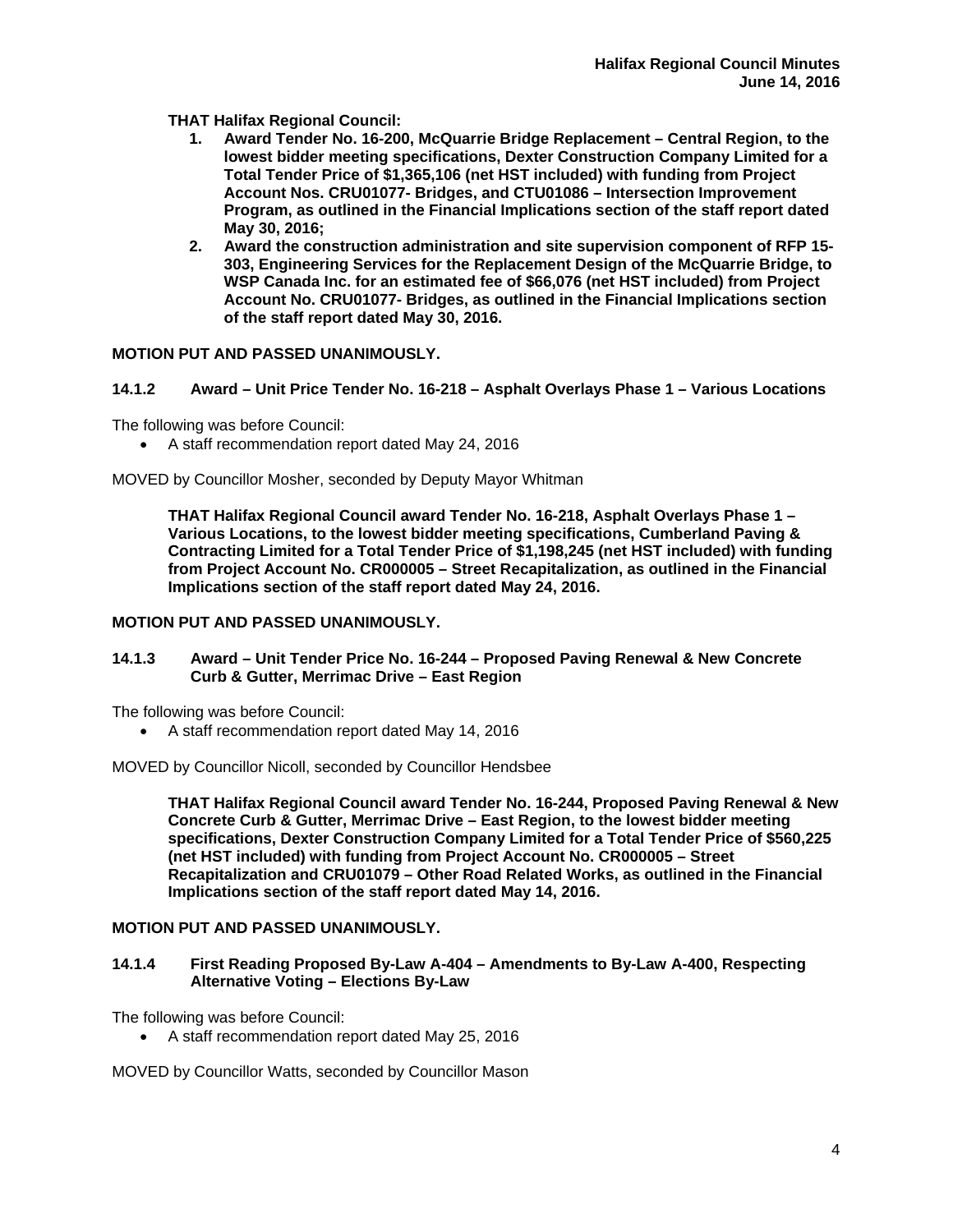**THAT Halifax Regional Council give First Reading to proposed By-law A-404, further amending By-law A-400, the Alternative Voting By-law, as set out in Attachment 2 of the staff report dated May 25, 2016.** 

# **MOTION PUT AND PASSED UNANIMOUSLY.**

# **14.1.5 Open Air Burning – Increasing Minimum Distance for Outdoor Wood Burning Appliances**

The following was before Council:

- A staff recommendation report dated May 16, 2016
- Correspondence received from Shawn Comeau, Sandy MacNeil, Fred and Janice Keating, Tim Feeley, Kirk Slaunwhite, Margaret (Margie) Power, Trevor Murphy, Mark Weinberg, Charles Bourne, Sandra Wells, Patricia Oakley, Gina Patterson, Jeff Pineau, Lisa Benoit, Peter Randell, Sherry Annand, Bonnie Haywood, Charles Mitchell, Nathan Lewis, Sarah MacDonald, Elissa Barnard, Brittany Rioux, Rob Chambers, Leslie Harnish, Julia Kemp, Tiffany and Travis Page, Erin Hodge, Donna Manning and Ron Link, Paul Smith, Kellie McLeod, Shauna Wadden, Dawn Priest, Jason Barnes, René Doucet, Amanda Sheppard, Andre Samson, Erin Olejnik, Ada-Marie Davies, David Seymour, Matthew Edwards, Jim Arkwright, Debbie Fraser, Jennifer Shaw, Patricia Oakley, Autumn Bell, Joe Benson, Craig Sheppard, Jamie Gill, Glen Harnish, Kimberley MacLean, Liz McKenna, John van Gurp, Bryn Jones-Vaillancourt, Glenn Fraser, Derek Richard, Shelley Winters, Joe Adams, Amanda Jayne, Melanie Driscoll, Eric Stotts, Kimberly Peters, Jeff McCrossin, Alana Engram, Iain Grant, Tricia Crowell, Charlene Currie, Debora Crooks, N. Jollymore, F. Crease, Benjamin Hewitt, Doug Peters, Kimberley Lapierre, Brent Snow, Sam Marriott, Jamie Langevin, Troy Arseneault, Patricia Neves, Nicole Bolivar, Melissa Day, Denis Gaudreault, Annette Daigle, Lisa Terzella, Stuart Starritt, Myles Thompson, Ginelle Starritt, Rody Maloney, Sean Fleming, Jenna Cox, Vanessa Smith, Tim Chisholm, Gregory J. Murphy, Anne Campbell, Nancy Dorey, Angela Robinson, Katie Logan, Shawna Eason and Jimmy Bowes, Kristen Lavallee, Kevin Seaboyer, Cathie Lerue, Jamie Welsh, Chris DeViller, Debbie DeViller, Jennifer Hudder, Mat Budreski, Scott Weissent, Joanne Dwyer, Heather MacDonald, Robin Gilliam, Tammy Power, Margot, Woody, and Connor MacNeil, Keith Helpard and Patricia Helkpard, Glenn Dwyer, Colin MacPhail, Holly Kuhn, Matthew Melvin, Phil Sampson, Danielle Peveril, Stacey Campbell, Renée Gibson, Kim Pickup, Cynthia Fitzner, Courtney Brown, Michelle and Darren Thurier, Bernice Perry, Carrie McLeod, Allen Snow, Daphne Reid, Phil Roach, Jennifer Colbert, Tina Carver, Melissa Weagle, Stephen Piercey, Cory Coffin, Shannon MacIver, Chris Nichols, Sean Sangster, Diane Snowdon, and Tiffany Hodder.

MOVED by Councillor Karsten, seconded by Deputy Mayor Whitman

**THAT Halifax Regional Council direct staff to prepare amendments to By-law O-109,** *the Open Air Burning By-law***, to:** 

- **1. (a) Prohibit open air burning and the use of outdoor solid fuel burning appliances on residential property unless a property as a septic field (2,900m2 ), and** 
	- **(b) If a residential property has a septic field, to restrict open air burning to a minimum distance of 50 (15.24m) feet from any structure;**
- **2. Prohibit any type of homemade outdoor wood burning device, such as a modified propane barbeque to burn wood or a modified steel drum to burn wood;**
- **3. Prohibit homemade food smokers; and**
- **4. Restrict industrial burning permits to a minimum area of 1 acre (43,560ft<sup>2</sup> or 4,046m2 );**

# **and return to Council for consideration of the proposed amendments.**

Mr. Roy Hollett, Deputy Fire Chief responded to questions of clarification, noting the following:

The Fire Department received over 500 reports in the last year of illegal burning, with 25% being non-compliant;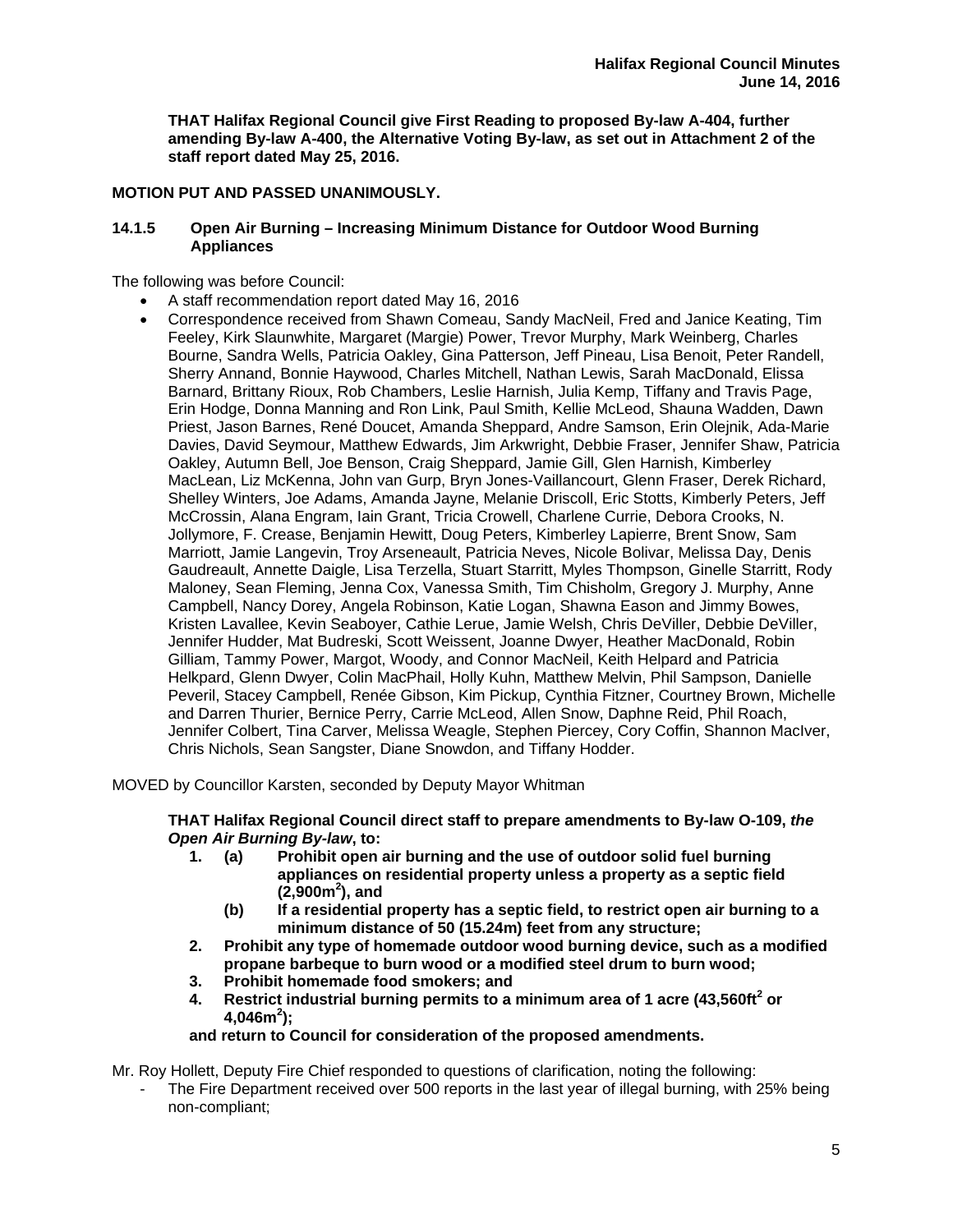- Fines for violating the by-law are \$412; however, Fire Officers prefer a more proactive approach with enforcement as a last resort;
- There have been no structural fires caused by backyard fires since the by-law was revised;
- There are time restrictions in place: from March 15 to October 15, fires are only permitted between 2pm and midnight, and may be restricted further depending on conditions.

Highlights of the ensuing discussion include:

- Having backyard open air fires creates a sense of community and is an outdoor activity that lowincome households can enjoy at very little cost;
- An education campaign would raise awareness regarding the lawful use of these appliances;
- Smoke from open air fires may prevent neighbours from fully enjoying their property, and Council should consider restricting the hours further or a no burn zone where there are medical concerns;
- A no burn zone would be difficult to implement as it can be difficult to prove ill effects of smoke;
- Councillors questioned whether bylaw services could be more involved in enforcing the regulations, and whether fines could be imposed for nuisance calls to Fire Services.

Council recessed at 3:02 p.m. and Mayor Savage left the meeting. Council reconvened at 3:20 p.m., with Deputy Mayor Whitman assuming the Chair.

It was noted that the motion would prohibit the use of homemade appliances built to safety standards.

MOVED by Councillor Mason, seconded by Councillor Rankin

# **THAT clauses 2 and 3 of the motion be amended to include the word "unsafe" in front of "homemade outdoor wood burning device" and "homemade food smokers," respectively, which would require these appliances to be certified by an engineer.**

Several Councillors questioned the practicality of the amendment, indicating that the cost may be excessive and it is not clear what type of engineer would issue the certificates.

# **MOTION TO AMEND PUT AND DEFEATED.** (4 in favour, 12 against)

In favour: Councillors: Mancini, Mason, Rankin and Craig.

Against: Deputy Mayor Whitman, Councillors: Dalrymple, Hendsbee, Karsten, Nicoll, McCluskey, Watts, Mosher, Walker, Adams, Johns, and Outhit.

Not present: Mayor Savage

The question was called on the main motion, with Council agreeing to consider each part separately.

#### **THAT Halifax Regional Council direct staff to prepare amendments to By-law O-109,** *the Open Air Burning By-law***, to:**

- **1. (a) Prohibit open air burning and the use of outdoor solid fuel burning appliances on residential property unless a property as a septic field (2,900m2 ), and** 
	- **(b) If a residential property has a septic field, to restrict open air burning to a minimum distance of 50 (15.24m) feet from any structure;**

# **MOTION PUT AND DEFEATED.** (1 in favour, 15 against)

In favour: Councillor Watts.

Against: Deputy Mayor Whitman, Councillors: Dalrymple, Hendsbee, Karsten, Nicoll, McCluskey, Mancini, Mason, Mosher, Walker, Adams, Rankin, Johns, Craig and Outhit.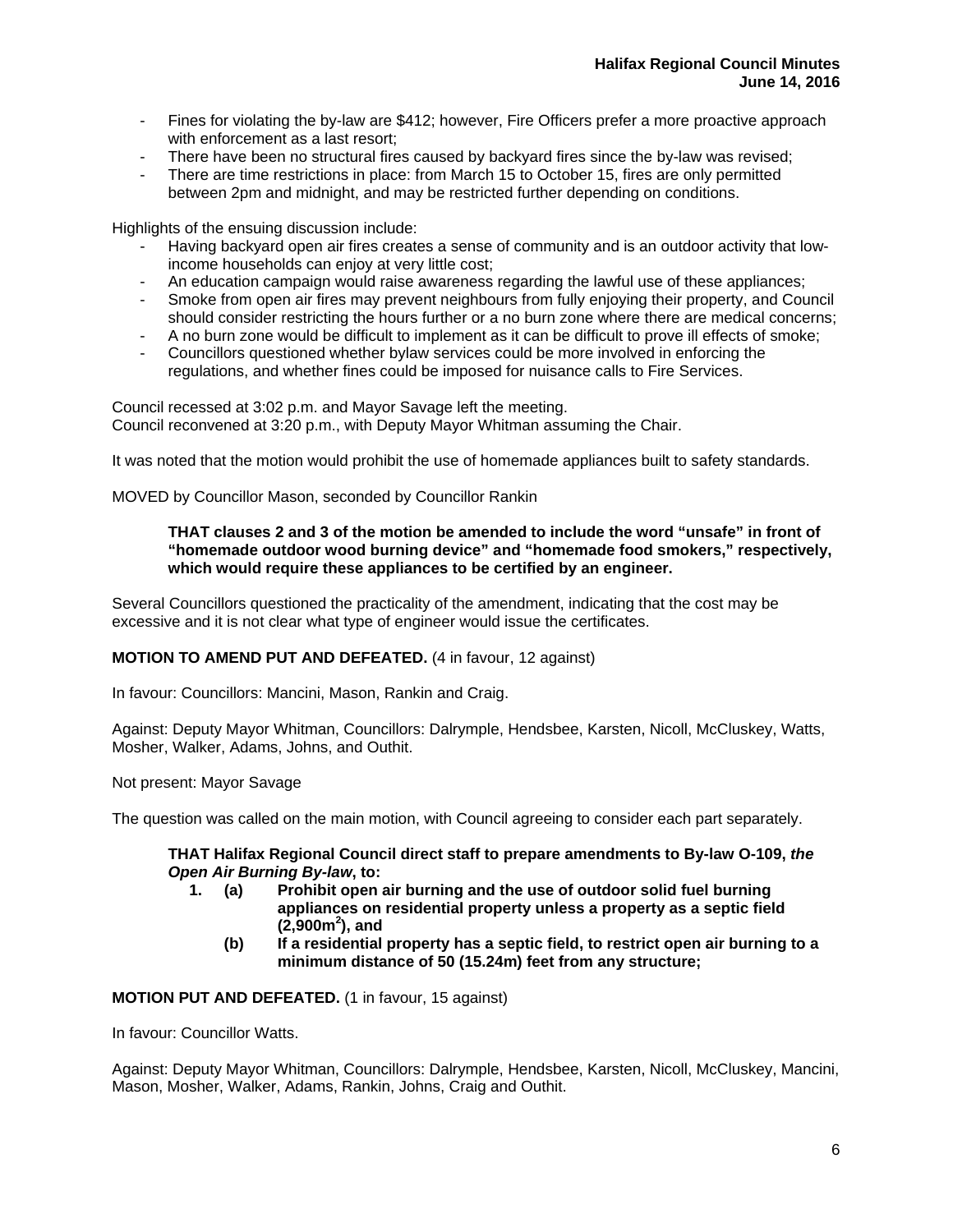Not present: Mayor Savage

# **2. Prohibit any type of homemade outdoor wood burning device, such as a modified propane barbeque to burn wood or a modified steel drum to burn wood;**

# **MOTION PUT AND DEFEATED.** (8 in favour, 8 against)

In favour: Councillors: Karsten, Nicoll, McCluskey, Mason, Watts, Walker, Craig and Outhit.

Against: Deputy Mayor Whitman, Councillors: Dalrymple, Hendsbee, Mancini, Mosher, Adams, Rankin, and Johns.

Not present: Mayor Savage

# **3. Prohibit homemade food smokers; and**

**MOTION PUT AND DEFEATED.** (8 in favour, 8 against)

In favour: Councillors: Karsten, Nicoll, McCluskey, Mason, Watts, Walker, Craig and Outhit.

Against: Deputy Mayor Whitman, Councillors: Dalrymple, Hendsbee, Mancini, Mosher, Adams, Rankin, and Johns.

Not present: Mayor Savage

# **4. Restrict industrial burning permits to a minimum area of 1 acre (43,560ft<sup>2</sup> or 4,046m2 );**

# **and return to Council for consideration of the proposed amendments.**

**MOTION PUT AND PASSED.** (11 in favour, 5 against)

In favour: Councillors: Karsten, Nicoll, Mancini, Mason, Watts, Walker, Adams, Rankin, Johns, Craig and **Outhit** 

Against: Deputy Mayor Whitman, Councillors: Dalrymple, Hendsbee, McCluskey, and Mosher.

Not present: Mayor Savage

MOVED by Councillor Walker, seconded by Councillor Johns

#### **THAT Halifax Regional Council request a staff report from Legal Services with respect to open air burning and persons with medical reasons for smoke sensitivity having a no burn area around their home.**

A brief discussion ensued. Highlights include:

- The report should consider how to identify "persons with medical reasons," and whether the onus should be on those impacted by smoke to demonstrate that they have a medical condition;
- There is a similar no use area in the by-law respecting pesticide use;
- There was some debate regarding whether the analysis should include implications on burning in close proximity to persons with pre-existing medical conditions that could be exacerbated by smoke, but the mover indicated this would not be a friendly amendment.

# **MOTION PUT AND PASSED.** (13 in favour, 3 against)

In favour: Councillors Dalrymple, Karsten, Nicoll, McCluskey, Mancini, Mason, Watts, Walker, Adams, Rankin, Johns, Craig, and Outhit.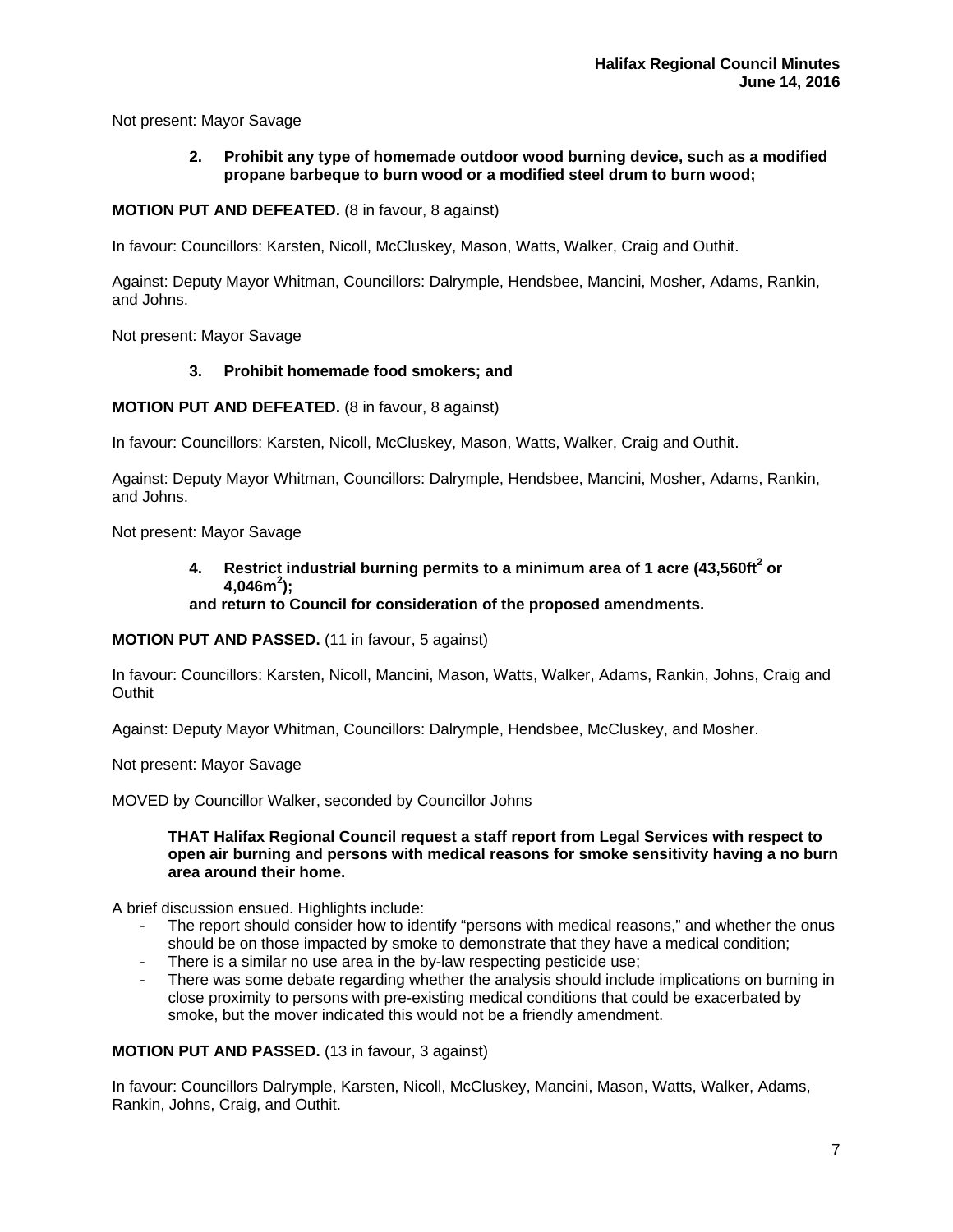Against: Deputy Mayor Whitman, Councillors Hendsbee and Mosher.

Not present: Mayor Savage

MOVED by Councillor Watts, seconded by Councillor Nicoll

# **THAT Halifax Regional Council request a staff report considering options for reducing the hours for burning in the Halifax Regional Municipality.**

A brief discussion ensued with some Councillors promoting the view that the burning hours are sufficient as they are, with other Councillors suggesting that reducing the hours may help to mitigate the negative effects of smoke in the community.

# **MOTION PUT AND DEFEATED.** (7 in favour, 9 against)

In favour: Councillors: Nicoll, McCluskey, Mason, Watts, Walker, Rankin and Outhit.

Against: Deputy Mayor Whitman, Councillors: Dalrymple, Hendsbee, Karsten, Mancini, Mosher, Adams, Johns and Craig

Not present: Mayor Savage

MOVED by Councillor Watts, seconded by Councillor Nicoll

**THAT Halifax Regional Council request staff to implement a renewed education campaign that provides rules and regulations for open air burning in Halifax Regional Municipality that includes hours, approved devices, process for lodging a complaint, link to GIS mapping that outlines legal open air burning areas in HRM at neighbourhood level and enforcement implications.** 

# **MOTION PUT AND PASSED UNANIMOUSLY.**

Not present: Mayor Savage

MOVED by Councillor Watts, seconded by Councillor Craig

**THAT Halifax Regional Council request a staff report on options for how enforcement of the Open Air Burning By-law can be implemented in an effective manner in the Halifax Regional Municipality.** 

# **MOTION PUT AND PASSED UNANIMOUSLY.**

Not present: Mayor Savage

# **14.1.6 Case 18120 – Municipal Planning Strategy and Land Use By-Law Amendments for 348 Purcell's Cove Road, Halifax – Supplementary Report**

The following was before Council:

- A staff supplementary recommendation report dated May 20, 2016
- A staff supplementary information report dated February 1, 2016
- A staff recommendation report dated June 29, 2015
- An Extract of Minutes from the February 23, 2016 meeting of Regional Council

Mr. John Traves, Acting Chief Administrative Officer left the meeting at 4:28 p.m. and Ms. Jane Fraser, Acting Deputy Chief Administrative Officer joined the meeting.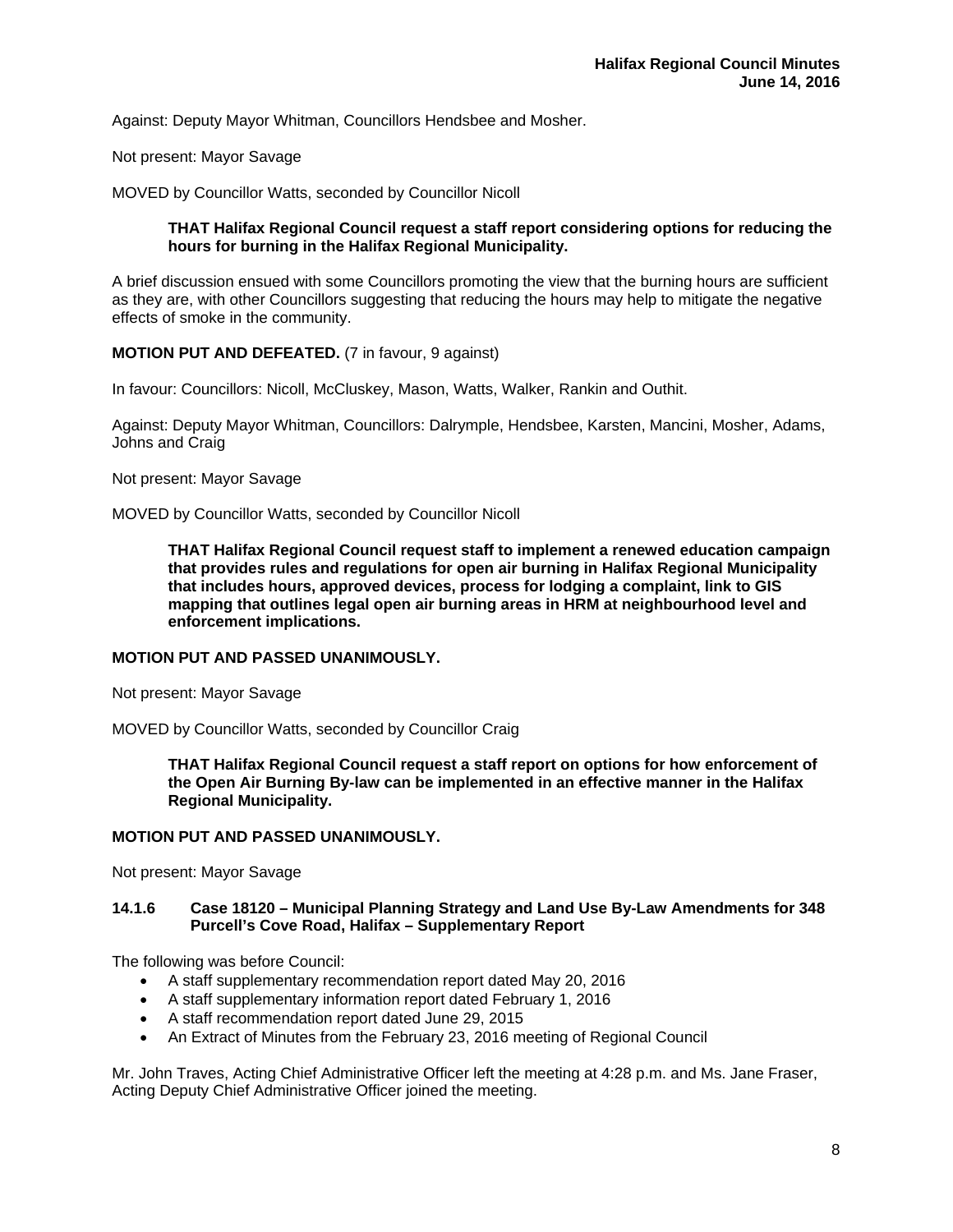# MOVED by Councillor Adams, seconded by Councillor Rankin

**THAT Halifax Regional Council refuse the request to amend the Halifax Municipal Planning Strategy (MPS) and Halifax Mainland Land Use By-law (LUB) to permit existing buildings and land uses (single unit dwelling and accessory buildings) at 348 Purcell's Cove Road, Halifax.** 

Councillor Adams indicated that if Council defeats the staff recommendation he would be prepared to move one of the alternatives from the staff report dated May 20, 2016.

Mr. Joshua Judah, Senior Solicitor and Mr. Paul Sampson, Planner responded to questions of clarification, noting:

- If the property owner is permitted to retain the violating buildings and uses there is a risk from a prosecution perspective that it will be difficult to argue deterrence, undermining the municipality's ability to enforce the law;
- Approving the motion on the floor would not necessarily lead to demolition, as the property owner could pursue alternatives including acquiring land from a neighbour to achieve the required setback, renovating to address land use issues, etc.

A brief discussion ensued, with several Councillors noting that it would be very difficult for the property owner to address the violations without demolishing the dwelling.

# **MAIN MOTION PUT AND DEFEATED.** (7 in favour, 9 against)

In favour: Councillors: Hendsbee, Nicoll, Mancini, Mason, Watts, Walker, and Craig.

Against: Deputy Mayor Whitman, Councillors: Dalrymple, Karsten, McCluskey, Mosher, Adams, Rankin, Johns, and Outhit.

Not present: Mayor Savage.

MOVED by Councillor Adams, seconded by Councillor Karsten

**THAT Halifax Regional Council give First Reading to the proposed amendments to the Halifax Municipal Planning Strategy and the Halifax Mainland Land Use By-law as set out in attachments A and B of the staff report dated May 20, 2016; and THAT staff be directed to schedule a public hearing.** 

**MOTION PUT AND PASSED.** (12 in favour, 4 against)

In favour: Deputy Mayor Whitman, Councillors: Dalrymple, Karsten, McCluskey, Mancini, Mosher, Walker, Adams, Rankin, Johns, Craig, and Outhit.

Against: Councillors: Hendsbee, Nicoll, Mason, and Watts.

Not present: Mayor Savage.

Mr. John Traves, Acting Chief Administrative Officer returned to the meeting at 4:59 p.m.

# **14.1.7 Case 20312 – Non-Substantive Amendments to Existing Development Agreement, Lower Water and Bishop Streets, Halifax**

The following was before Council:

- A staff recommendation report dated May 20, 2016
- Correspondence dated June 13, 2016 from Elizabeth Pacey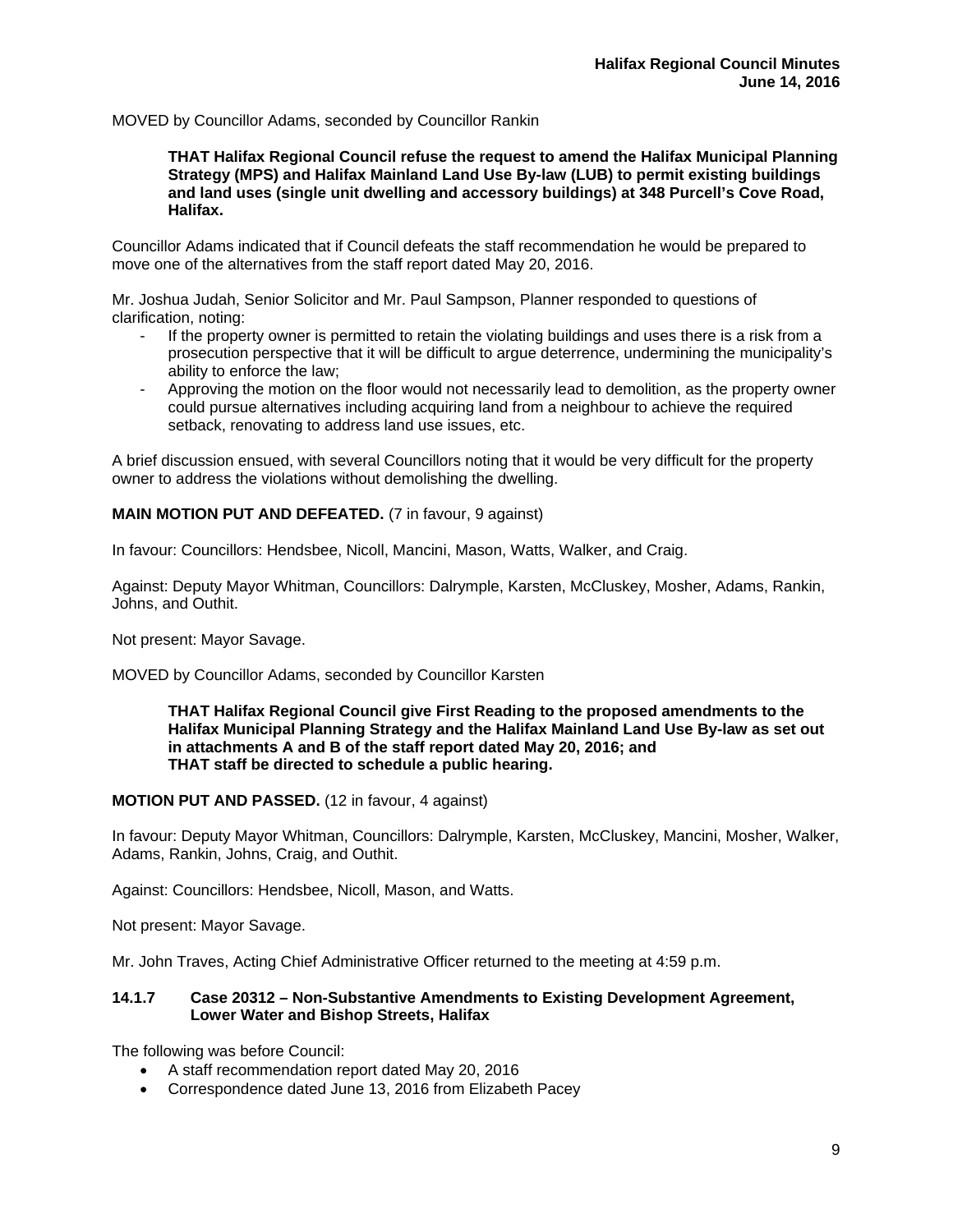MOVED by Councillor Mason, seconded by Councillor Walker

**THAT Halifax Regional Council:** 

- **1. Approve, by resolution, the proposed amending development agreement, which shall be substantially of the same form as set out in Attachment A of the staff report dated May 20, 2016, to allow for changes to the upper levels and groundfloor corner entrance of the "Alexander" development at Lower Water and Bishop Streets, Halifax;**
- **2. Require that the proposed amending development agreement be signed by the property owner within 120 days, or any extension thereof granted by Council on request of the property owner, from the date of final approval by Council and any other bodies as necessary, including applicable appeal periods, whichever is later; otherwise this approval will be void and obligations arising hereunder shall be at an end.**

# **MOTION PUT AND PASSED UNANIMOUSLY.**

Not present: Mayor Savage

# **14.1.8 Old Sackville Road Bridges (BR39 and BR40)**

The following was before Council:

A staff recommendation report dated May 17, 2016

MOVED by Councillor Craig, seconded by Councillor Johns

**THAT Halifax Regional Council direct staff to proceed with the design and subsequent tendering of the capital improvements required for two bridges located on Old Sackville Road, Lower Sackville (referenced as BR39 and BR40) as outlined in the staff report dated May 17, 2016, notwithstanding the unresolved dispute with the Province about ownership and responsibility for the structures.** 

# **MOTION PUT AND PASSED UNANIMOUSLY.**

Not present: Mayor Savage

# **14.1.9 Proposed Property Acquisition – Sidney Crescent, Eastern Passage**

The following was before Council:

A staff recommendation report dated May 31, 2016

MOVED by Councillor Karsten, seconded by Councillor McCluskey

# **THAT Halifax Regional Council direct staff to not acquire the 16,600 square foot parcel of parkland at PID#00354589, Eastern Passage, from the Nova Scotia Department of Justice.**

Councillor Karsten provided commentary with respect to the history of the matter, and he indicated that the purchase price of the parcel would be one dollar.

In response to questions of clarification, Ms. Denise Schofield, Manager, Program Support Services noted that should the municipality acquire the property, it would be responsible for its maintenance and required upgrades. A full site assessment would need to be completed in order to estimate the costs involved.

# **MAIN MOTION PUT AND DEFEATED.** (1 in favour, 15 against)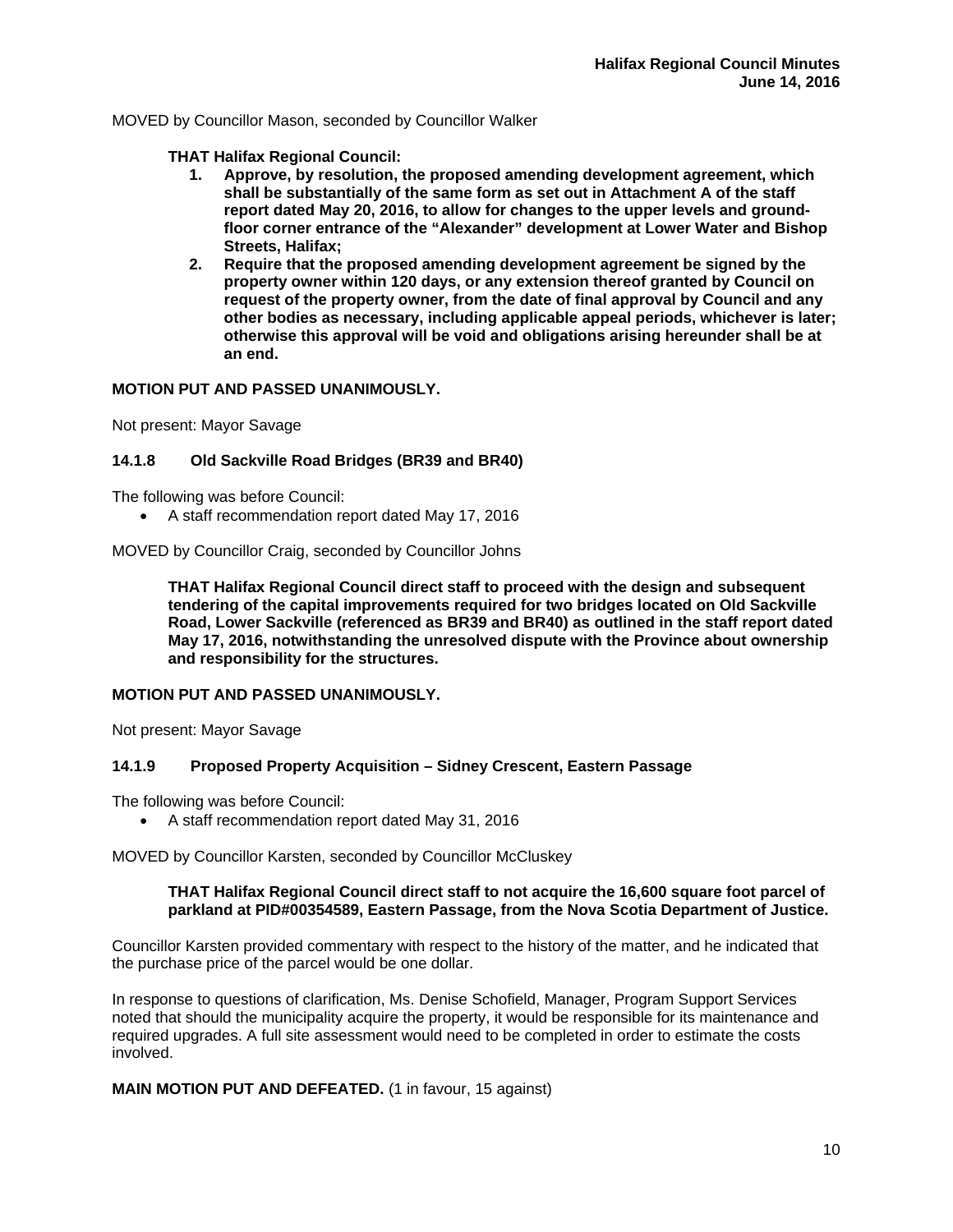# In favour: Councillor Rankin

Against: Deputy Mayor Whitman, Councillors: Dalrymple, Hendsbee, Karsten, Nicoll, McCluskey, Mancini, Mason, Watts, Mosher, Walker, Adams, Johns, Craig, and Outhit.

Not present: Mayor Savage

MOVED by Councillor Karsten, seconded by Councillor Hendsbee

## **THAT Halifax Regional Council direct staff to initiate acquisition of the parcel at PID#00354589 from the Nova Scotia Department of Justice for parkland use for \$1.00.**

# **MOTION PUT AND PASSED UNANIMOUSLY.**

Not present: Mayor Savage

**14.1.10 Proposed Amendments to Administrative Order 45, Respecting Private Road Maintenance – Road Maintenance Fee for Shiloh and Karla Drive Road Association** 

The following was before Council:

A staff recommendation report dated May 10, 2016

MOVED by Councillor Adams, seconded by Councillor Walker

## **THAT Halifax Regional Council:**

- **1. Approve an annual uniform charge of no more than \$700.00 per property, to be applied against properties abutting Shiloh Drive and Karla Lane, as depicted in the map shown in Appendix A of the staff report dated May 10, 2016, effective with the 2016-17 fiscal year for the purpose of funding the road maintenance activities of the Shiloh and Karla Drive Road Association.**
- **2. Approve amending Administrative Order 45, Respecting Private Road Maintenance, by adding Schedule 14, respecting a Uniform Charge for the Shiloh and Karla Drive Road Association, attached as Appendix B to the staff report dated May 10, 2016.**
- **3. Subject to the approval of Schedule 14 of Administrative Order 45, authorize the Mayor and Clerk to sign on behalf of HRM, an Agreement between HRM and the Association in the form approved by Regional Council on February 11, 2014.**

#### **MOTION PUT AND PASSED UNANIMOUSLY.**

Not present: Mayor Savage

Council agreed to consider item 14.3.1 next.

#### **14.3.1 Councillor Nicoll – Taxi Zone**

The following was before Council:

A Request for Council's Consideration form submitted by Councillor Nicoll

MOVED by Councillor Nicoll, seconded by Councillor Hendsbee

**THAT Halifax Regional Council request a staff report to consider amending Administrative Order # 39 Section 6.0 to include section 6.1 (d):** 

- **6.0 ZONES**
- **6.1 The Municipality is divided into the following three zones for the licensing of taxis:**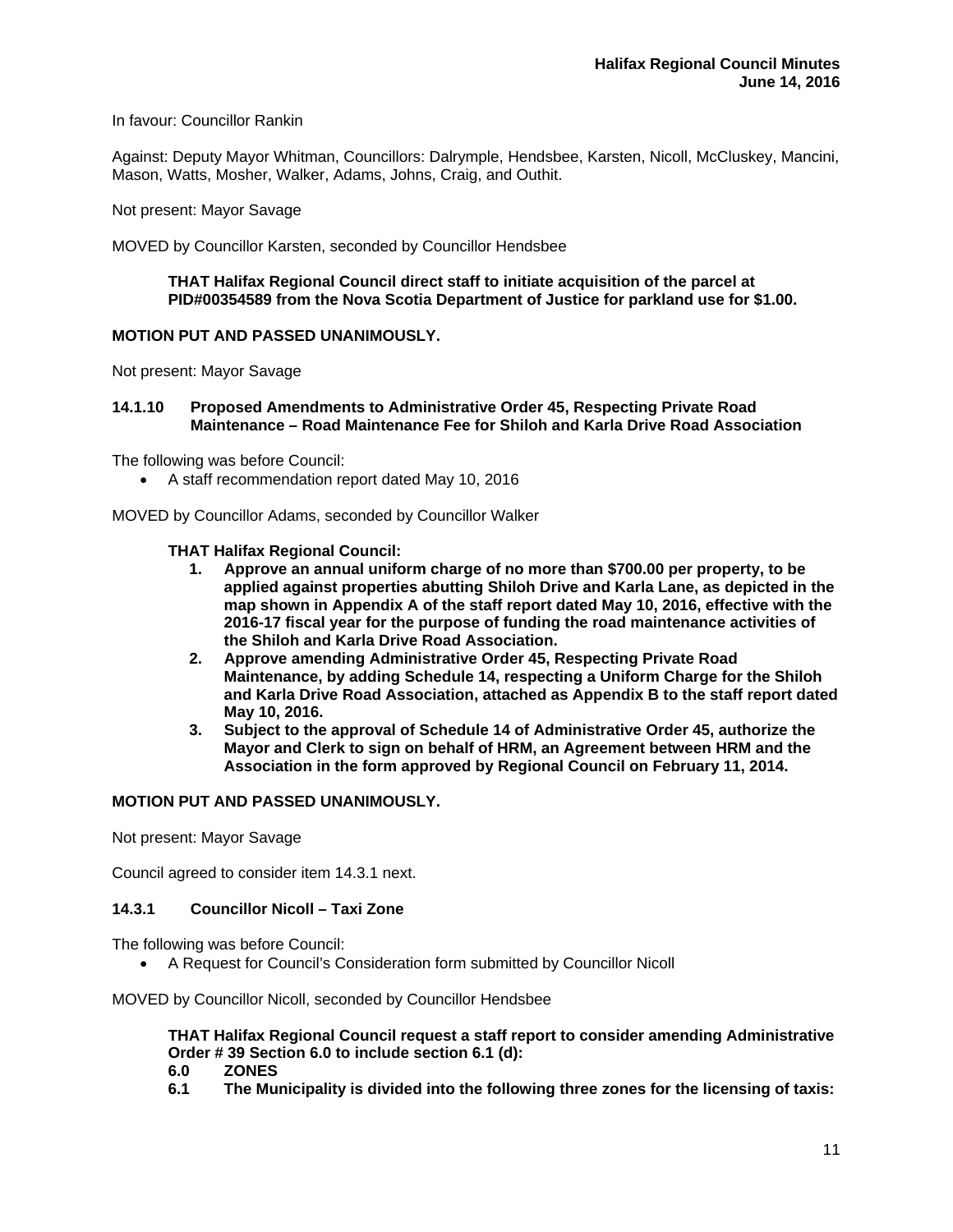**(a) the County Zone, being the area of the Halifax Regional Municipality that is not within either the Dartmouth zone or the Halifax zone.** 

**(b) the Dartmouth Zone, being the geographical area of the former City of Dartmouth.** 

**(c) the Halifax Zone, being the geographical area of the former City of Halifax and the areas also known as Harrietsfield, Sambro, Ketch Harbour and Portuguese Cove.** 

**6.1 (d) Notwithstanding the foregoing, both the County Zone and the Dartmouth Zone shall include the areas lying within the boundaries of the communities of Cole Harbour and Westphal.** 

Council agreed to debate the matter when Council reconvenes. Council recessed at 5:17 p.m. and reconvened at 6:00 p.m. with Councillor Nicoll as Acting Chair.

MOVED by Councillor Rankin, seconded by Councillor Karsten

## **THAT the motion be amended to direct staff to consult with the Taxi & Limousine Liaison Group and that the staff report be send to the Transportation Standing Committee.**

# **MOTION TO AMEND PUT AND PASSED UNANIMOSULY.**

Not present: Mayor Savage, Deputy Mayor Whitman and Councillor Johns

Councillor Hendsbee requested a friendly amendment that section 6.1(d) include the communities of Lake Loon and Cherry Brook, to which Council agreed.

The motion before Council now reads:

MOVED by Councillor Nicoll, seconded by Councillor Hendsbee

# **THAT Halifax Regional Council:**

**1. Request a staff report to the Transportation Standing Committee to consider amending Administrative Order #39 Section 6.0 to include section 6.1 (d): 6.0 ZONES** 

**6.1 The Municipality is divided into the following three zones for the licensing of taxis:** 

**(a) the County Zone, being the area of the Halifax Regional Municipality that is not within either the Dartmouth zone or the Halifax zone.** 

**(b) the Dartmouth Zone, being the geographical area of the former City of Dartmouth.** 

**(c) the Halifax Zone, being the geographical area of the former City of Halifax and the areas also known as Harrietsfield, Sambro, Ketch Harbour and Portuguese Cove.** 

 **6.1 (d) Notwithstanding the foregoing, both the County Zone and the Dartmouth Zone shall include the areas lying within the boundaries of the communities of Cole Harbour, Westphal, Lake Loon and Cherry Brook.** 

**2. Direct staff to consult with the Taxi & Limousine Liaison Group respecting amendments to Administrative Order #39 Section 6.0 – Zones.** 

# **MOTION AS AMENDED PUT AND PASSED UNANIMOUSLY.**

Not present: Mayor Savage, Deputy Mayor Whitman and Councillor Johns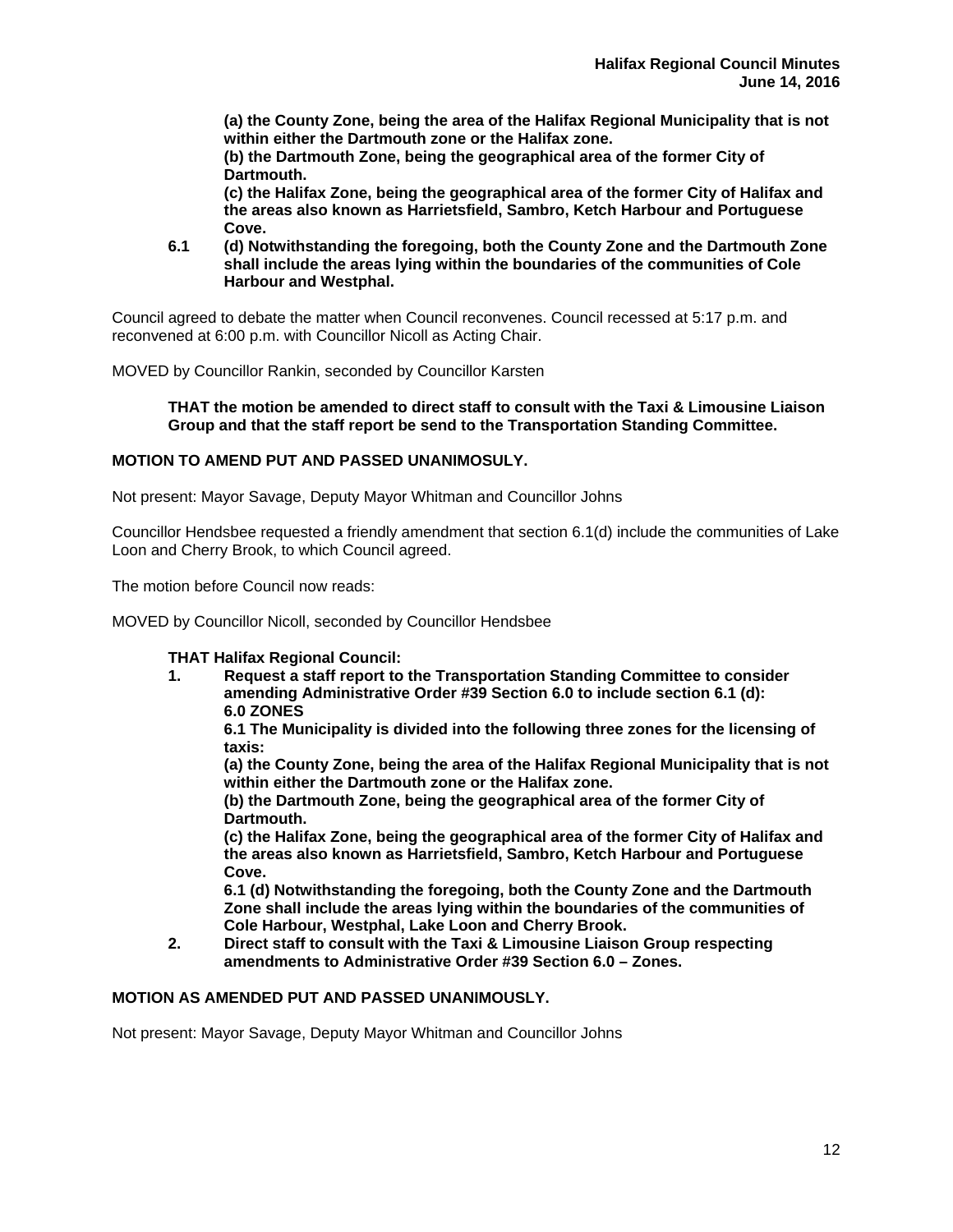# **14.1.11 First Reading Proposed By-law M-200, Respecting Minimum Standards for Residential Occupancies and Administrative Order 15, Respecting License, Permit and Processing Fees**

The following was before Council:

A staff recommendation report dated April 15, 2016

MOVED by Councillor Mason, seconded by Councillor Craig

**THAT Halifax Regional Council:** 

- **1. Give First Reading to proposed By-Law M-200, Respecting Minimum Standards for Residential Occupancies, which will repeal and replace By-law M-100 as set out in Appendix A of the staff report dated April 15, 2016; and**
- **2. Direct staff to conduct a facilitated workshop with ACORN (Association of Community Organizations for Reform Now), IPOANS (Investment Property Owners Association of Nova Scotia), AHANS (Affordable Housing Association of Nova Scotia), Housing NS, Dalhousie Student Union, Dalhousie University, Saint Mary's University, University of King's College, Students NS, Navigator Street Outreach, and other stakeholders as necessary, the purpose of which is the development of a residential building licensing model and return to Regional Council with a recommendation.**

Council entered into discussion with staff responding to questions respecting rooming houses. During the discussion, staff was asked to invite Shelter Nova Scotia and the Salvation Army to be stakeholders. Further, that the student unions for Kings College and St. Mary's University be included in the facilitated workshop.

# **MOTION PUT AND PASSED UNANIMOUSLY.**

Not present: Mayor Savage, Deputy Mayor Whitman and Councillor Johns

# **14.1.12 Appointment of Chief Planner as a Development Officer**

The following was before Council:

A staff recommendation report dated May 11, 2016

MOVED by Councillor Watts, seconded by Councillor Mason

# **THAT Halifax Regional Council:**

- **1. Appoint Robert (Bob) Bjerke as a Development Officer for the Halifax Regional Municipality in accordance with Subsection 258 (1) of the Halifax Regional Municipality Charter; and**
- **2. The appointment becomes effective as soon as approved by Regional Council.**

# **MOTION PUT AND PASSED UNANIMOUSLY.**

Not present: Mayor Savage, Deputy Mayor Whitman and Councillor Johns

# **14.1.13 First Reading Proposed By-Law A-701, Amendment to By-law A-700, Respecting Animals and Responsible Pet Ownership – Amend By-law A-700 to Exempt Bees**

The following was before Council:

A staff recommendation report dated May 19, 2016

MOVED by Councillor McCluskey, seconded by Councillor Mancini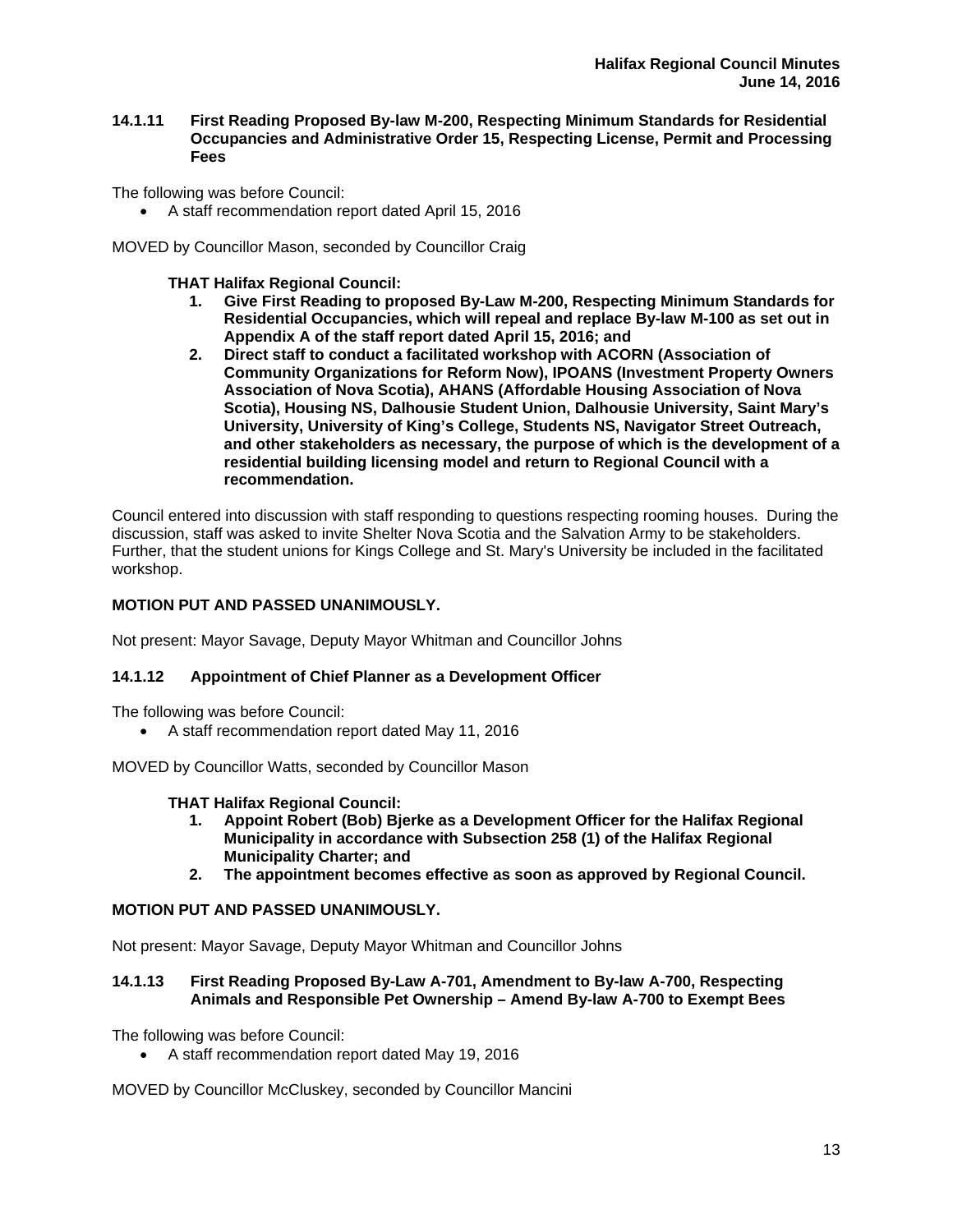**THAT Halifax Regional Council give First Reading to proposed By-Law A-701, amending By-Law A-700, Respecting Animals and Responsible Pet Ownership, to clarify that clause 8(1)(a) does not apply to bees owned by beekeepers registered under the Bee Industry Act as set out in Appendix B to the staff report dated May 19, 2016.** 

# **MOTION PUT AND PASSED UNANIMOUSLY.**

Not present: Mayor Savage, Deputy Mayor Whitman and Councillor Johns

# **14.2 HERITAGE ADVISORY COMMITTEE**

# **14.2.1 Case H00423 – Substantial Alteration to the Green Lantern Building, 1581-89 Barrington Street, Halifax, a Municipally Registered Heritage Property**

The following was before Council:

 A recommendation report submitted by the Chair of the Heritage Advisory Committee dated March 31, 2016, with attached staff report dated January 28, 2016

MOVED by Councillor Mason, seconded by Councillor Hendsbee

**THAT Halifax Regional Council approve substantial alteration to the Green Lantern Building, 1581-89 Barrington Street, Halifax as presented in the January 28, 2016 staff report.** 

# **MOTION PUT AND PASSED UNANIMOUSLY.**

Not present: Mayor Savage, Deputy Mayor Whitman and Councillor Johns

#### **14.2.2 Request to Expedite Staff Report RE Map 6, Heritage Resources – Downtown Halifax Secondary Municipal Planning Strategy**

The following was before Council:

 A recommendation report submitted by the Chair of the Heritage Advisory Committee dated May 31, 2016

MOVED by Councillor Hendsbee, seconded by Councillor Mason

#### **THAT Halifax Regional Council expedite the request for staff report approved by Council on May 10, 2016 in regard to Map 6, Heritage Resources – Downtown Halifax Secondary Municipal Planning Strategy.**

Staff responded to questions related to prioritizing and strategically aligning resources to expedite Council's priority requests, explaining the process for setting deliverables around reporting back to Council.

Members expressed concern with the impact to other projects.

# **MOTION PUT AND PASSED.** (8 in favour, 6 against)

In favour: Councillors Hendsbee, Nicoll, Mancini, Mason, Watts, Mosher, Rankin and Craig

Against: Councillors Dalrymple, Karsten, McCluskey, Walker, Adams and Outhit

Not present: Mayor Savage, Deputy Mayor Whitman and Councillor Johns

# **14.2 MEMBERS OF COUNCIL**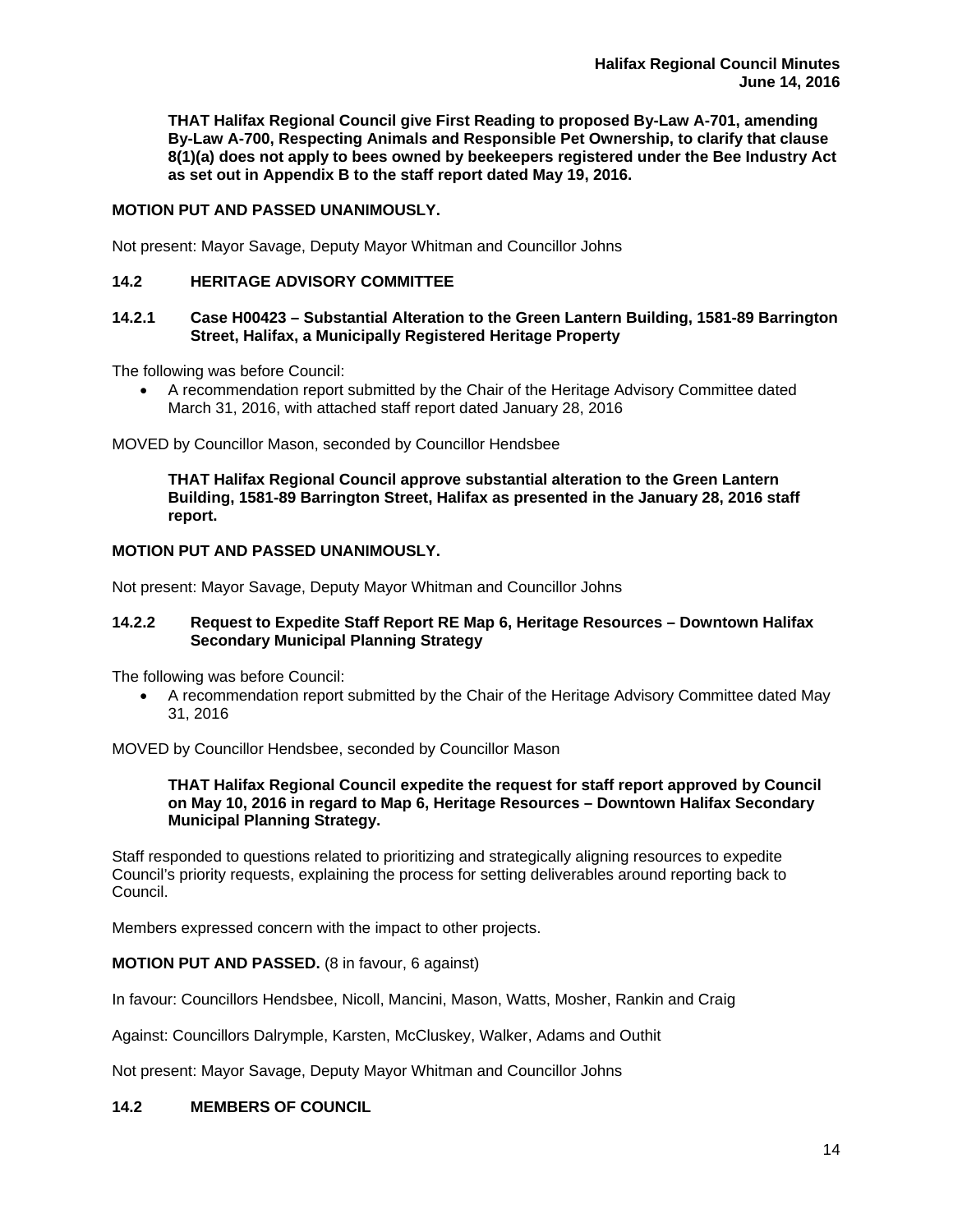# **14.3.1 Councillor Nicoll – Taxi Zone**

This matter was addressed earlier in the meeting, See page 11.

# **14.3.2 Councillor Mason – Sidewalk Café**

The following was before Council:

A Request for Council's Consideration form submitted by Councillor Mason

MOVED by Councillor Mason, seconded by Councillor Watts

# **THAT Halifax Regional Council request a staff report regarding possible amendments to By-Law S-1000 "Respecting the Regulation of Sidewalk Cafés" to allow a requirement for a surety or bond to be provided by a tenant which could be used to cover the cost of the removal of the sidewalk café if the tenant goes out of business.**

Council entered into discussion on the motion with additional clarification being provided on the permission process in allowing tenants to have sidewalk cafés and provide security in the event the tenant goes out of business and the municipality incurs cost to remove the sidewalk café. During the discussion members spoke to the timeliness for staff to report back to Council.

# **MOTION PUT AND PASSED UNANIMOUSLY.**

Not present: Mayor Savage, Deputy Mayor Whitman and Councillor Johns

# **15. MOTIONS – NONE**

Notices of Motion were given at this time.

# **18. NOTICES OF MOTION**

At this time Councillor Nicoll stepped down as Acting Chair and Councillor Karsten assumed the chair.

# **18.1 Councillor Nicoll**

"TAKE NOTICE that, at the next meeting of Halifax Regional Council to be held on June 21, 2016, I propose to request a staff recommendation report with respect to Administrative Orders 29, Respecting HRM Civic Addressing Policies, Administrative Order 46, the HRM Asset Naming Administrative Order, and By-law C-300, the Civic Addressing By-law, to allow the renaming of Forest Hills Parkway to Sidney Crosby Parkway and that staff be directed to forward the draft amendments for Regional Council consideration no later than July 26, 2016."

Councillor Nicoll resumed as Acting Chair and Councillor Karsten took his seat.

# **18.2 Councillor Hendsbee**

"TAKE NOTICE that, at the next meeting of Halifax Regional Council to be held on June 21, 2016, I propose to move amendments to Administrative Order 29, *Respecting Civic Addressing Policies,* the purpose of which is to approve the naming of two new public streets and seven new private lanes for the period from April 1 – May 31, 2016."

# **18.3 Councillor Mason**

"TAKE NOTICE that, at the next meeting of Halifax Regional Council to be held on June 21, 2016, I propose to: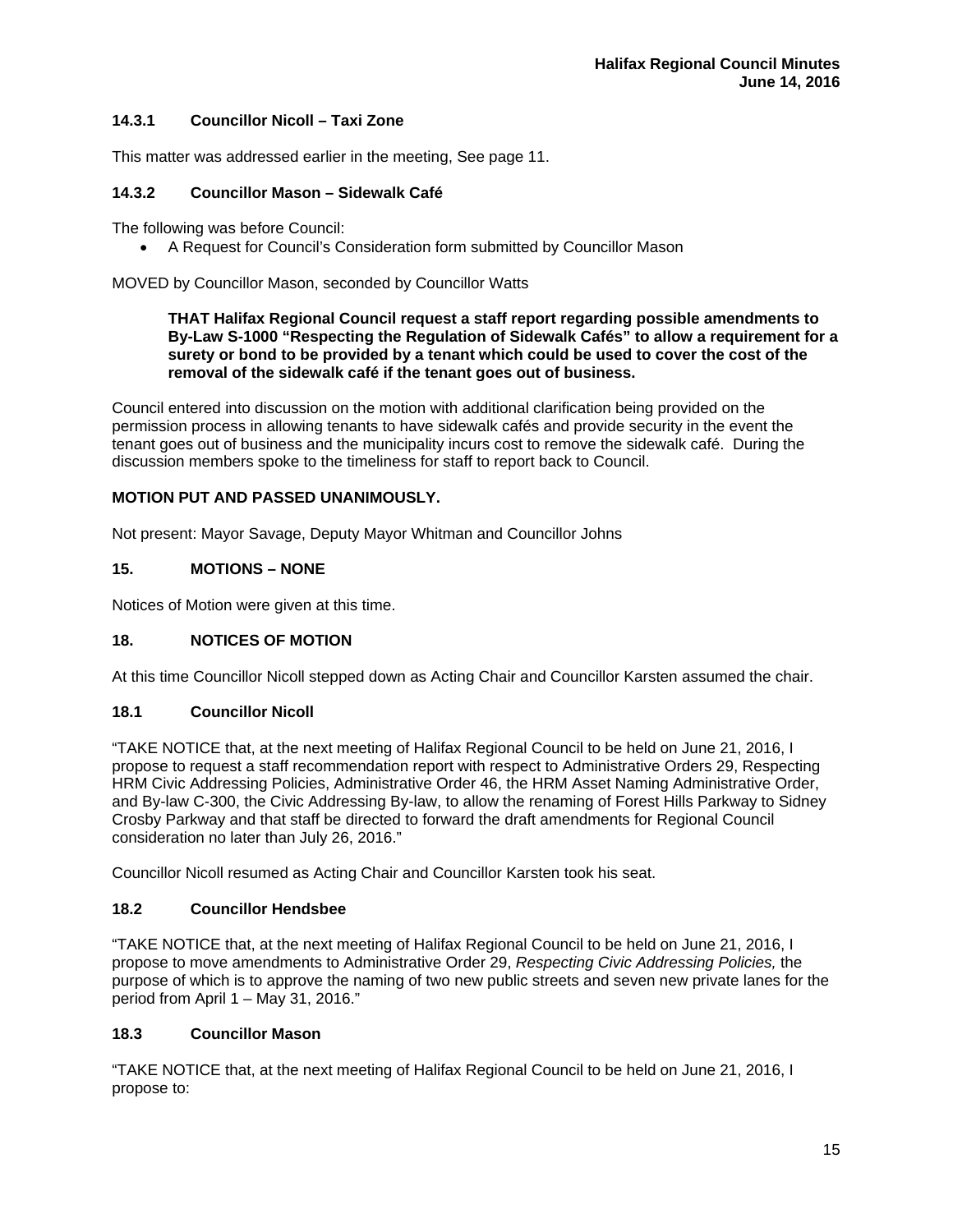- 1. Introduce proposed By-Law A-501, which will amend By-Law A-500, *Respecting the By-Law to Amend By-Laws*, in order to amend By-Law B-201*, Respecting the Building Code;* By-Law E-200, *Respecting Encroachments Upon, Under or Over a Street; and,* By-Law *S-300, Respecting Streets; and*
- 2. Introduce proposed Administrative Order 2016-003-ADM, *Respecting Construction Site Management.*

The purpose of which is to Develop Construction Mitigation Guidelines, as well as make the appropriate by-law provisions necessary to implement the guidelines."

# **18.4 Councillor Mancini**

"TAKE NOTICE that, at the next meeting of Halifax Regional Council to be held on June 21, 2016, I propose to move amendments to Administrative Order 29, *Respecting Civic Addressing Policies,* the purpose of which is to approve the naming of four public streets and the renaming of six portions of a private road for the period from March 1-31, 2016."

# **16. IN CAMERA (IN PRIVATE)**

MOVED by Councillor Watts, seconded by Councillor McCluskey

# **THAT Halifax Regional Council convene to In Camera (In Private).**

# **MOTION PUT AND PASSED.**

Council moved In Camera (In Private) at 6:57 p.m. and reconvened at 9:08 p.m.

# **16.1 Property Matter**

A matter pertaining to providing instruction and direction to officers and employees of the Municipality pertaining to the acquisition / sale of land in regard to

# **16.1.1 Property Disposal – Parcel RL-F – Walcot Run, PID No. 41194846** *– Private and Confidential Report –* **Deferred from May 31, 2016**

This matter was deferred during the approval of the order of business.

# **16.1.2 Release of Buy-Back Agreement – City of Halifax Non Profit Housing Society – 2275 Brunswick Street, Halifax –** *Private and Confidential Report*

This matter was dealt with In Camera (In Private) and was deferred to the June 21, 2016 meeting.

# **16.1.3 Councillor Mosher – Requirements in Land Lease Agreement –** *Private and Confidential Report*

This matter was dealt with later in the meeting, see page 17.

# **16.2 Labour Relations**

A matter pertaining to reports, advice and recommendations, instruction or direction to officers and employees of the Municipality concerning labour relations and employee negotiations arising out of the contract or contract negotiations with one of the Municipalities unions.